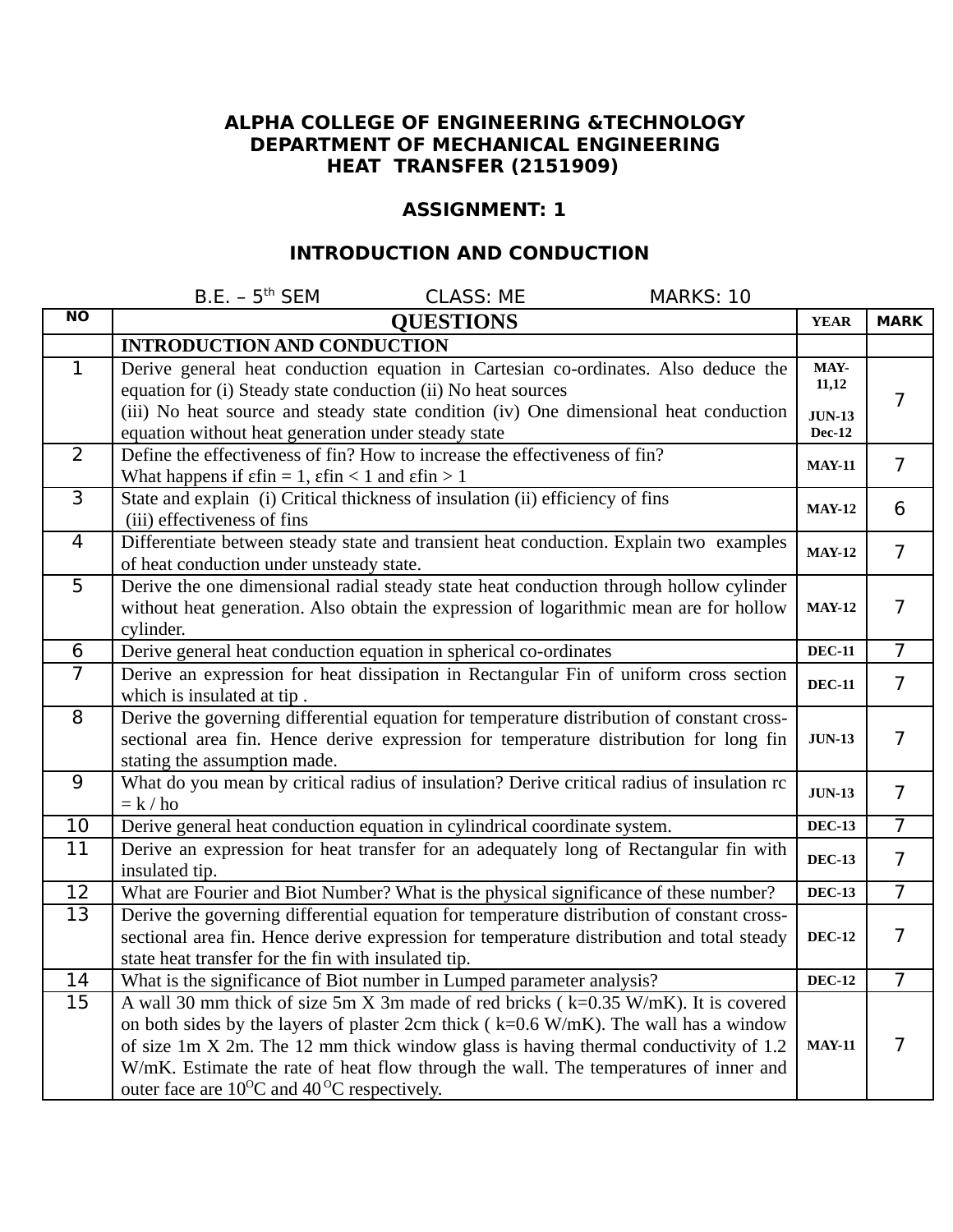| 16 | Two rods A and B of equal diameter and equal length, but of different materials are used<br>as fins. The both rods are attached to a plain wall aintained at $160\,^{\circ}\text{C}$ , while they are<br>exposed to air at 30 °C. The end temperature of rod A is 100 °C while that of the rod B is<br>80 °C If thermal conductivity of rod A is 380 W/mK, calculate the thermal conductivity<br>of rod B. These fins can be assumed as short with end insulated.                                                                                                                                    | <b>MAY-11</b> | $\overline{7}$ |
|----|------------------------------------------------------------------------------------------------------------------------------------------------------------------------------------------------------------------------------------------------------------------------------------------------------------------------------------------------------------------------------------------------------------------------------------------------------------------------------------------------------------------------------------------------------------------------------------------------------|---------------|----------------|
| 17 | A hot gas at 330 °C with convection coefficient 222 W/m2K is following through a steel<br>tube of outside diameter 8 cm and thickness 1.3 cm. It is covered with an insulating<br>material of thickness 2 cm, having conductivity of 0.2 W/mK. The outer surface of<br>insulation is exposed to ambient air at 25 $^{\circ}$ C with convection coefficient of 55<br>W/m2K.Calculate: 1) Heat loss to air from 5 m long tube. 2) The temperature drop due<br>to thermal resistance of the hot gases, steel tube, the insulation layer and the outside air.<br>Take conductivity of seel = $50$ W/m2K. | <b>MAY-12</b> | $\overline{7}$ |
| 18 | A steel tube of 5 cm inner diameter and 8 cm outer diameter ( $k = 16$ W/mK), is covered<br>with an insulation of 3 cm thickness ( $k = 0.3$ W/mK). A hot gas at 350 <sup>o</sup> C h = 400<br>W/m2K flows. Calculate the heat loss from the tube for 20 meter length. Also calculate<br>the temperature at the interface of insulation and steel.                                                                                                                                                                                                                                                   | <b>MAY-12</b> | $\overline{7}$ |
| 19 | A furnace wall is made up of three layers of thickness 250mm, 100mm and 150mm with<br>thermal conductivity of 1.65, $k$ and 9.2 W/m·C respectively. The inside is exposed to<br>gases at 1250 <sup>o</sup> C with a convection coefficient of 25 W/m2 $\cdot$ <sup>o</sup> C and the inside surface is<br>at 1100 $^{\circ}$ C, the outside surface is exposed to air at 25 $^{\circ}$ C with convection coefficient of<br>$12$ W/m $2 \cdot {}^{0}C$<br>Determine:- 1)The unknown thermal conductivity k 2)The overall heat transfer<br>coefficient 3) All Surface temperatures                     | <b>DEC-11</b> | $\overline{7}$ |
| 20 | A steel rod ( $k=30$ W/m $^{\circ}$ C), 12 mm in diameter and 60 mm long, with an insulated end is<br>to be used as spine. It is exposed to surrounding with a temperature of 60 $\,^{\circ}$ C and heat<br>transfer coefficient of 55 W/m2 oC. The temperature at the base is 100 $^{\circ}$ C Determine : i)<br>The fin effectiveness ii) The fin efficiency iii) The temperature at the edge of the spine<br>iv) The heat dissipation                                                                                                                                                             | <b>JUN-13</b> | $\overline{7}$ |

FACULTY NAME: P.V. The contract of the contract of the contract of the contract of the contract of the contract of the contract of the contract of the contract of the contract of the contract of the contract of the contrac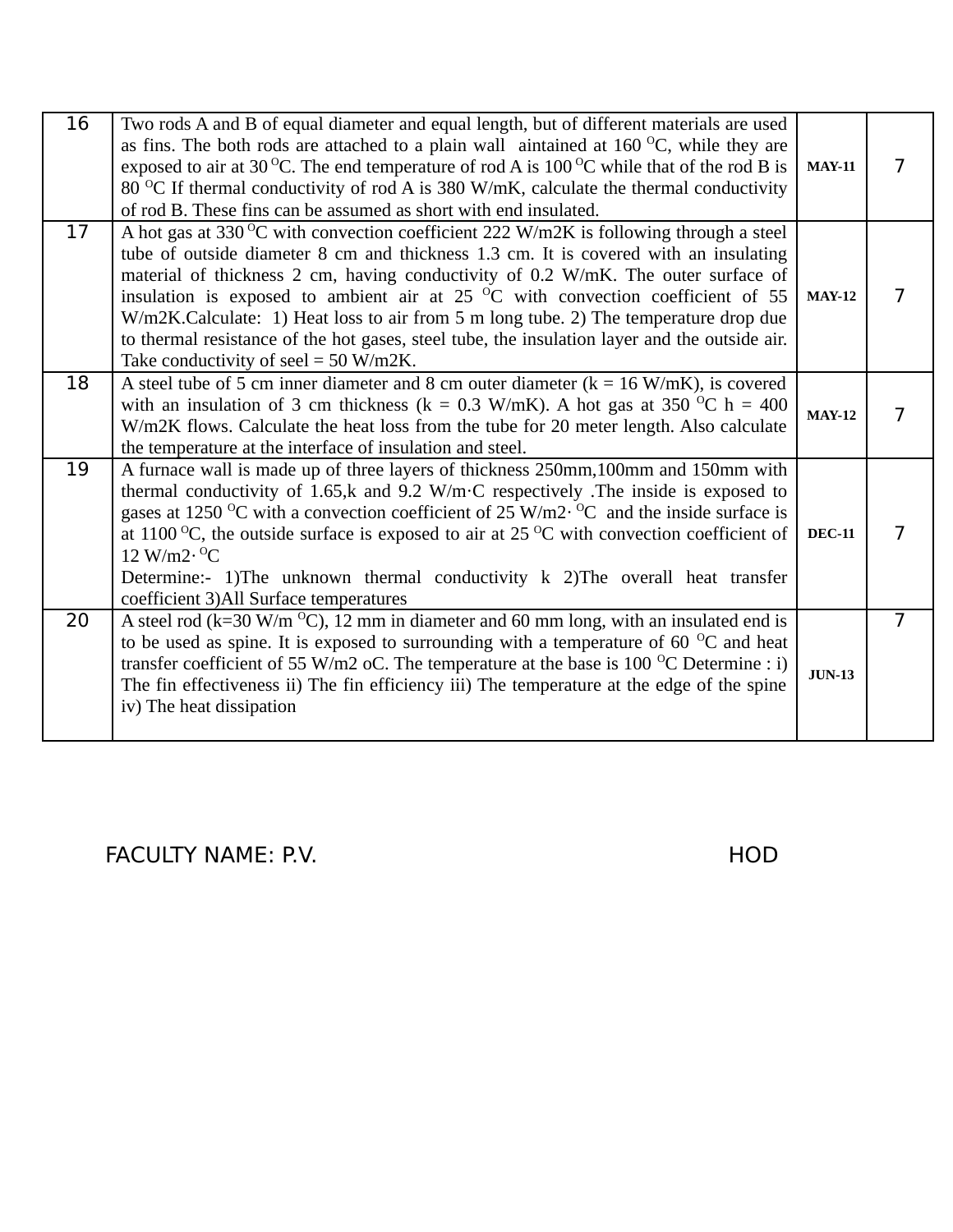## **DEPARTMENT OF MECHANICAL ENGINEERING HEAT TRANSFER (2151909)**

### **ASSIGNMENT: 2**

### **CONVECTION**

| <b>NO</b>      | <b>QUESTION</b>                                                                                                                                                                                                                                                                                                                                                                                                                                                  | <b>YEAR</b>               | <b>MARK</b>              |
|----------------|------------------------------------------------------------------------------------------------------------------------------------------------------------------------------------------------------------------------------------------------------------------------------------------------------------------------------------------------------------------------------------------------------------------------------------------------------------------|---------------------------|--------------------------|
|                |                                                                                                                                                                                                                                                                                                                                                                                                                                                                  |                           |                          |
| $\mathbf 1$    | For natural convection heat transfer, show that $Nu = f(Gr, Pr)$ .                                                                                                                                                                                                                                                                                                                                                                                               | <b>MAY-11</b><br>$JUN-13$ | $\overline{7}$           |
| $\overline{2}$ | Show physical significance of Following non-dimensional numbers:<br>Nu (Nusselt Number), Gr (Grashof Number), Pr (Prandtl Number)<br>Re (Reynold Number).                                                                                                                                                                                                                                                                                                        | <b>MAY-11</b>             | $\overline{7}$           |
| 3              | Define and discuss velocity boundary layer and thermal boundary layer over a fat<br>plate. Show the thickness of these layers for different Prandtl numbers                                                                                                                                                                                                                                                                                                      | <b>MAY-12</b>             | $\overline{7}$           |
| 4              | By dimensional analysis show that for forced convection heat transfer the Nusselt<br>number can be expressed as a function of Prandtl number and Reynolds number                                                                                                                                                                                                                                                                                                 | <b>MAY-12</b>             | $\overline{7}$           |
| 5              | What is the difference between the natural and forced convection                                                                                                                                                                                                                                                                                                                                                                                                 | $DEC-11$                  | 3                        |
| 6              | Derive momentum equation for hydrodynamic boundary layer over a flat plate                                                                                                                                                                                                                                                                                                                                                                                       | <b>DEC-11</b>             | $\overline{7}$           |
| $\overline{7}$ | Define Nusselt number and Prandtle number                                                                                                                                                                                                                                                                                                                                                                                                                        | <b>DEC-11</b>             | $\overline{\mathcal{L}}$ |
| 8              | Velocity and thermal boundary layer                                                                                                                                                                                                                                                                                                                                                                                                                              | <b>JUN-13</b>             | $\overline{3}$           |
| 9              | Discuss the concept of thermal boundary layer in case of flow over the plates.<br>How it differ from velocity boundary?.                                                                                                                                                                                                                                                                                                                                         | <b>DEC-13</b>             | $\overline{7}$           |
| 10             | State the relationship between Nusselt, Grashoff and Prandtl number in case of<br>heat transfer by nature convection from a vertical plate                                                                                                                                                                                                                                                                                                                       | <b>DEC-13</b>             | $\overline{7}$           |
| 11             | Explain with neat sketch Boundary Layer concept and show velocity boundary<br>layer growth due to flow over plate                                                                                                                                                                                                                                                                                                                                                | <b>DEC-13</b>             | $\overline{7}$           |
| 12             | Explain the concept of hydrodynamic and thermal boundary layers with reference<br>to flow over a flat heated plate                                                                                                                                                                                                                                                                                                                                               | <b>DEC-12</b>             | $\overline{7}$           |
| 13             | A large fireplace has a glass fire screen which covers a vertical opening in the<br>fireplace. The opening is $1.2m$ high and $2.50$ m wide. Its surface temperature is<br>2300C and the ambient air temperature is 24°C. Determine the convective rate of<br>heat transfer from the fireplace to the room. The air properties at mean film<br>temperature are : $k = 0.03365$ W/m.K, $v = 25.90$ X 10-6 m2/s, Pr = 0.689<br>Use correlation for given condition | <b>MAY-11</b>             | $\overline{7}$           |
| 14             | Air at 20 $\rm{^{\circ}C}$ and 1 atmosphere pressure is forced through a 25 mm diameter tube<br>400 mm long, at an average velocity of 0.33 m/sec. calculate the rate of heat<br>transfer if the tube wall is maintained at $180\,^{\circ}$ C. The air properties at mean film                                                                                                                                                                                   | <b>MAY-11</b>             | $\overline{7}$           |
|                | temperature are : $k = 3.208$ W/m. <sup>o</sup> C, $v = 23.13$ X 10-6 m2/s, $Pr = 0.688$<br>Use correlation for given condition                                                                                                                                                                                                                                                                                                                                  |                           |                          |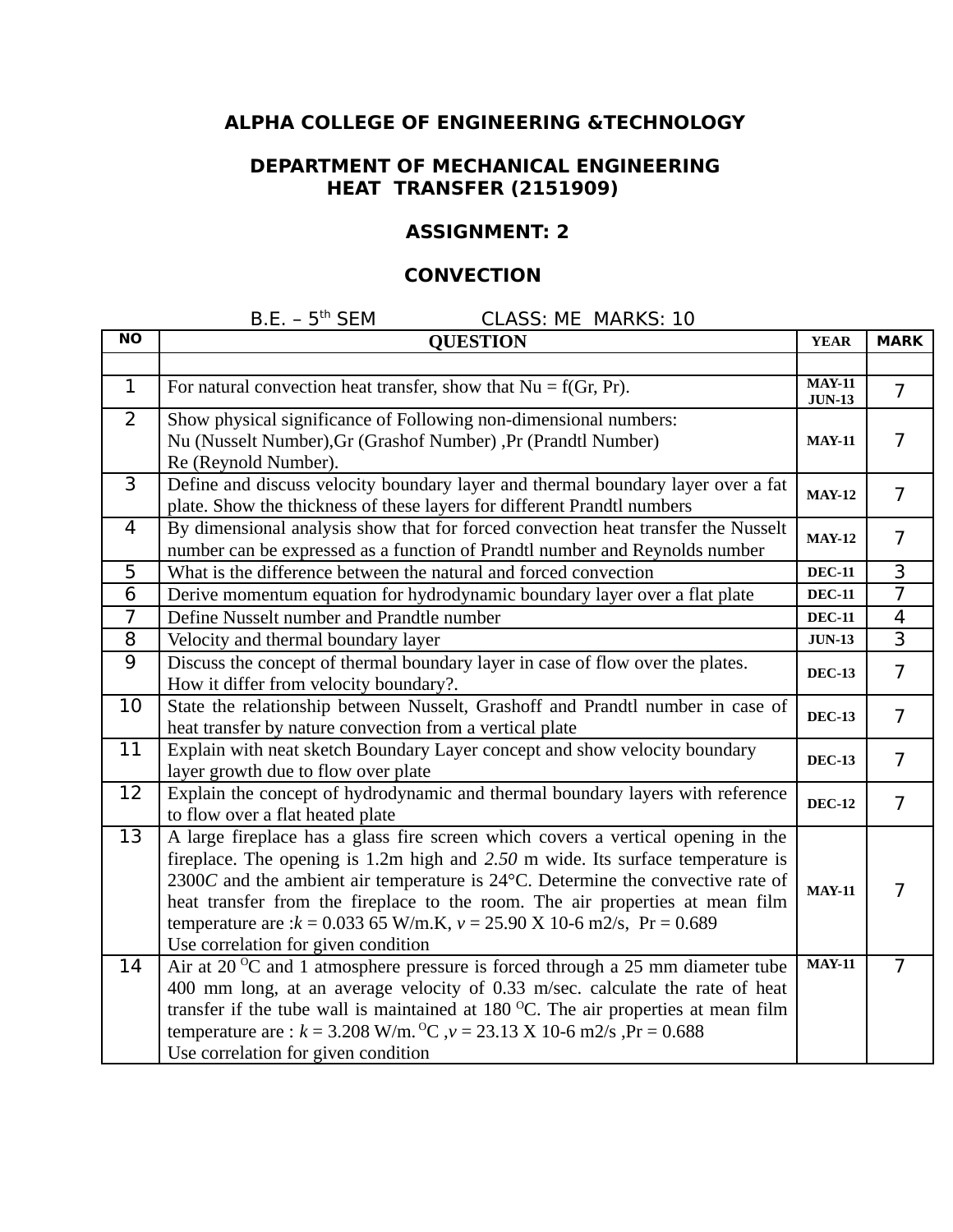|    | $\overline{\text{Nu}} = 1.671 \left[ \text{Re.Pr} \left( \frac{\text{D}}{\text{L}} \right) + 0.012 \left( \text{Re.Pr} \left( \frac{\text{D}}{\text{L}} \right) \left( \text{Gr} \right)^{1/3} \right)^{4/3} \right]^{1/2}$                                                                                                                                                                                                                                                                                                                                                                                                                                                                                                                                                                                                                                                                                          |               |  |
|----|----------------------------------------------------------------------------------------------------------------------------------------------------------------------------------------------------------------------------------------------------------------------------------------------------------------------------------------------------------------------------------------------------------------------------------------------------------------------------------------------------------------------------------------------------------------------------------------------------------------------------------------------------------------------------------------------------------------------------------------------------------------------------------------------------------------------------------------------------------------------------------------------------------------------|---------------|--|
| 15 | The air at atmospheric pressure and temperature of 30 $\mathrm{^{\circ}C}$ flows over one side of<br>plate of a velocity of 90 m/min. This plate is heated and maintained at $100^{\circ}$ C over<br>its entire length. Find out the following at 0.3 and 0.6 m from its leading edge.<br>(1) Thickness of velocity boundary layer and thermal boundary layer.<br>(2) Mass flow rate which enters the boundary layer between 0.3 m and 0.6 m per<br>metre depth of plate. Assume unit width of plate. Properties of air at $30^{\circ}$ C:<br>$p = 1.165$ kg/m3, $v = 16 \times 10-6$ m2/s, $Pr = 0.701$ , $Cp = 1.005$ kJ/kgk,<br>$k = 0.02675$ W/mK                                                                                                                                                                                                                                                                | <b>MAY-12</b> |  |
| 16 | Air at 20 $\rm{^{\circ}C}$ and at atmospheric pressure flows at a velocity 4.5 m/s past a flat<br>plate with a sharp leading edge. The entire plate surface is maintained at a<br>temperature of $60\,^{\circ}\text{C}$ . Assuming that the transition occurs at a critical Reynolds<br>number of $5 \times 10^5$ , find the distance from the leading edge at which the boundary<br>layer changes from laminar to turbulent. At the location calculate:<br>(1) thickness of hydrodynamic and thermal boundary layer,<br>(2) Local and average heat transfer coefficients,<br>(3) Heat transfer rate from both sides per unit width of plate. Use Nuxc = $0.332$<br>$($ Rexc $)^{1/2}$ (Pr $)^{1/3}$ . Assume cubic velocity profile and approximate method.<br>Thermophysical properties of air at mean film temperature of 40oC are, $p = 1.128$<br>kg/m3, v = $16.96 \times 10$ -6 m3/s, k = 0.02755 W/mk Pr=0.7. | <b>MAY-12</b> |  |

FACULTY NAME: P.V. THE SERIES OF THE RESERVE HOD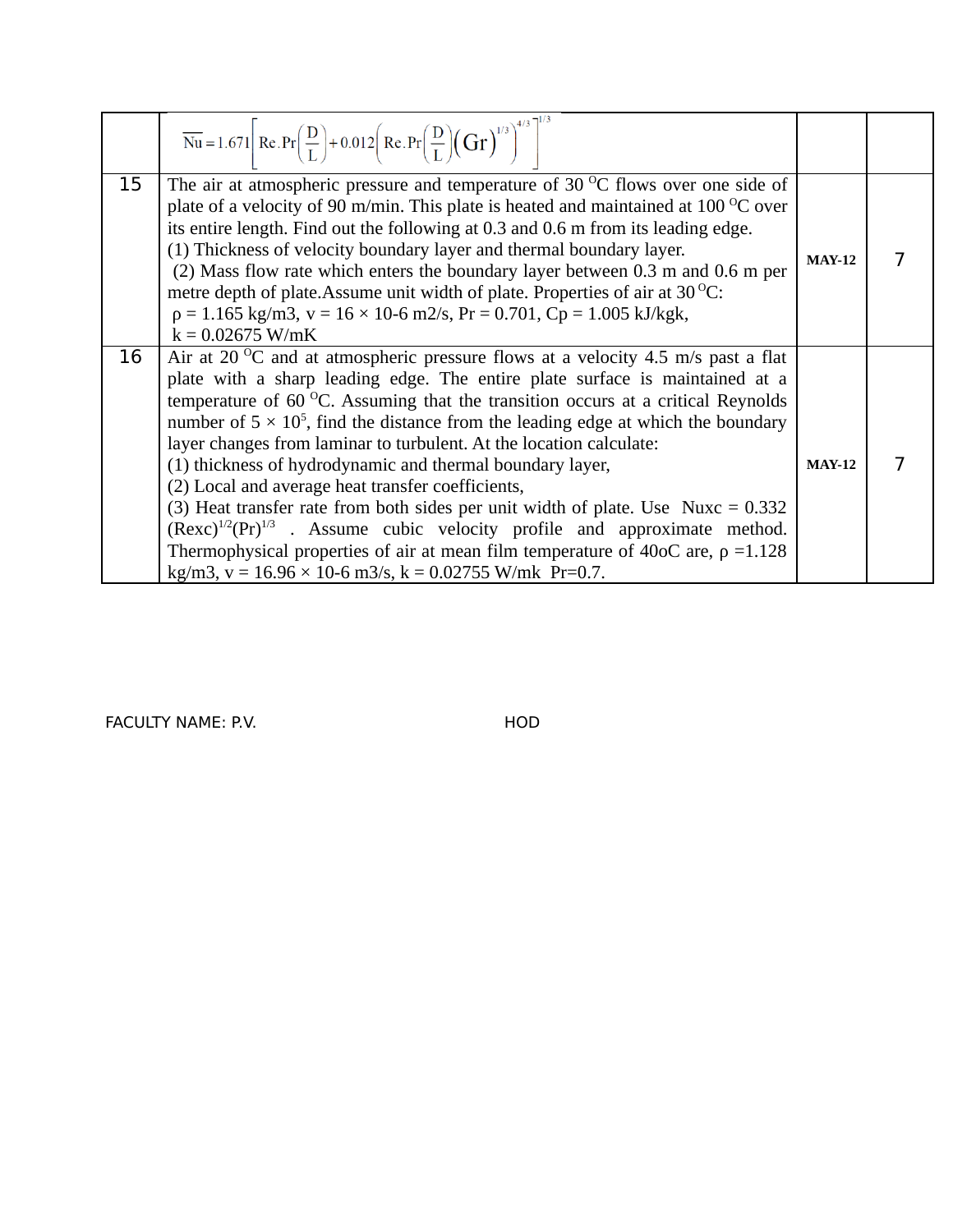## **DEPARTMENT OF MECHANICAL ENGINEERING HEAT TRANSFER (2151909)**

### **ASSIGNMENT: 3**

## **HEAT EXCHANGER**

| $\overline{NO}$ | <b>QUESTION</b>                                                                                                                                                                                                                                                                                                                                                                                                                                                                                                                                                                                                                                                                                                                              | <b>YEAR</b>                          | <b>MARK</b>    |
|-----------------|----------------------------------------------------------------------------------------------------------------------------------------------------------------------------------------------------------------------------------------------------------------------------------------------------------------------------------------------------------------------------------------------------------------------------------------------------------------------------------------------------------------------------------------------------------------------------------------------------------------------------------------------------------------------------------------------------------------------------------------------|--------------------------------------|----------------|
| $\mathbf{1}$    | Define effectiveness of heat exchanger. Derive equation<br>for<br>effectiveness of a parallel flow heat exchanger                                                                                                                                                                                                                                                                                                                                                                                                                                                                                                                                                                                                                            | MAY-<br>11,12                        | $\overline{7}$ |
| $\overline{2}$  | Derive an expression for LMTD for counter flow heat exchanger                                                                                                                                                                                                                                                                                                                                                                                                                                                                                                                                                                                                                                                                                | $\overline{MAY-12}$<br><b>JUN-13</b> | $\overline{7}$ |
| 3               | Derive the relationship between the effectiveness and number of<br>transfer units for a counter flow heat exchangers.                                                                                                                                                                                                                                                                                                                                                                                                                                                                                                                                                                                                                        | <b>DEC-11</b>                        | $\overline{7}$ |
| $\overline{4}$  | Sketch a shell and tube type heat exchanger                                                                                                                                                                                                                                                                                                                                                                                                                                                                                                                                                                                                                                                                                                  | <b>DEC-11</b>                        | $\overline{4}$ |
| 5               | Discuss the importance of heat exchangers for industrial use.                                                                                                                                                                                                                                                                                                                                                                                                                                                                                                                                                                                                                                                                                | <b>DEC-11</b>                        | 3              |
| $\overline{6}$  | Derive equation of logarithmic mean temperature difference for<br>parallel flow<br>Heat-exchanger.                                                                                                                                                                                                                                                                                                                                                                                                                                                                                                                                                                                                                                           | <b>DEC-13</b>                        | $\overline{7}$ |
| $\overline{7}$  | Show that logarithmic mean temperature difference is given by what<br>wll be the value of LMTD if $\theta_1 = \theta_2$ ?                                                                                                                                                                                                                                                                                                                                                                                                                                                                                                                                                                                                                    | <b>DEC-12</b>                        | $\overline{7}$ |
| 8               | A counter flow heat exchanger is employed to cool oil of specific heat<br>Cp=2.45 KJ/Kg <sup>o</sup> C with mass flow rate of 0.55 Kg/sec from 115 <sup>o</sup> C to<br>$40^{\circ}$ C by water. The inlet and outlet temperature of cooling water are<br>150C and 75 $\mathrm{^{\circ}C}$ respectively. The overall heat transfer co-efficient is<br>1450W/m2. <sup>o</sup> C Using NTU method, calculate (i) The mass flow rate of<br>water (ii) The effectiveness of heat exchanger (iii) The surface area<br>required.                                                                                                                                                                                                                   | <b>MAY-11</b>                        | $\overline{7}$ |
| 9               | A parallel flow heat exchanger has its tubes of 5 cm internal and 6 cm<br>external diameter. The air flows inside the tubes and receives heat<br>from hot gases circulated in the annular space of the tube at the rate of<br>100 kW. Inside and outside heat transfer coefficients are 250 W/m2K<br>and 400 W/m2K respectively. Inlet temperature of hot gases is 500 $^{\circ}$ C,<br>outlet temperature of hot gases is 300 $^{\circ}$ C, inlet temperature of air 50<br><sup>o</sup> C, Exit temperature of air 140 <sup>o</sup> C Calculate :<br>(1) Overall heat transfer coefficient based on outer surface area<br>(2) Length of the tube required to affect the heat transfer rates. Neglect<br>the thermal resistance of the tube. | <b>MAY-12</b>                        | $\overline{7}$ |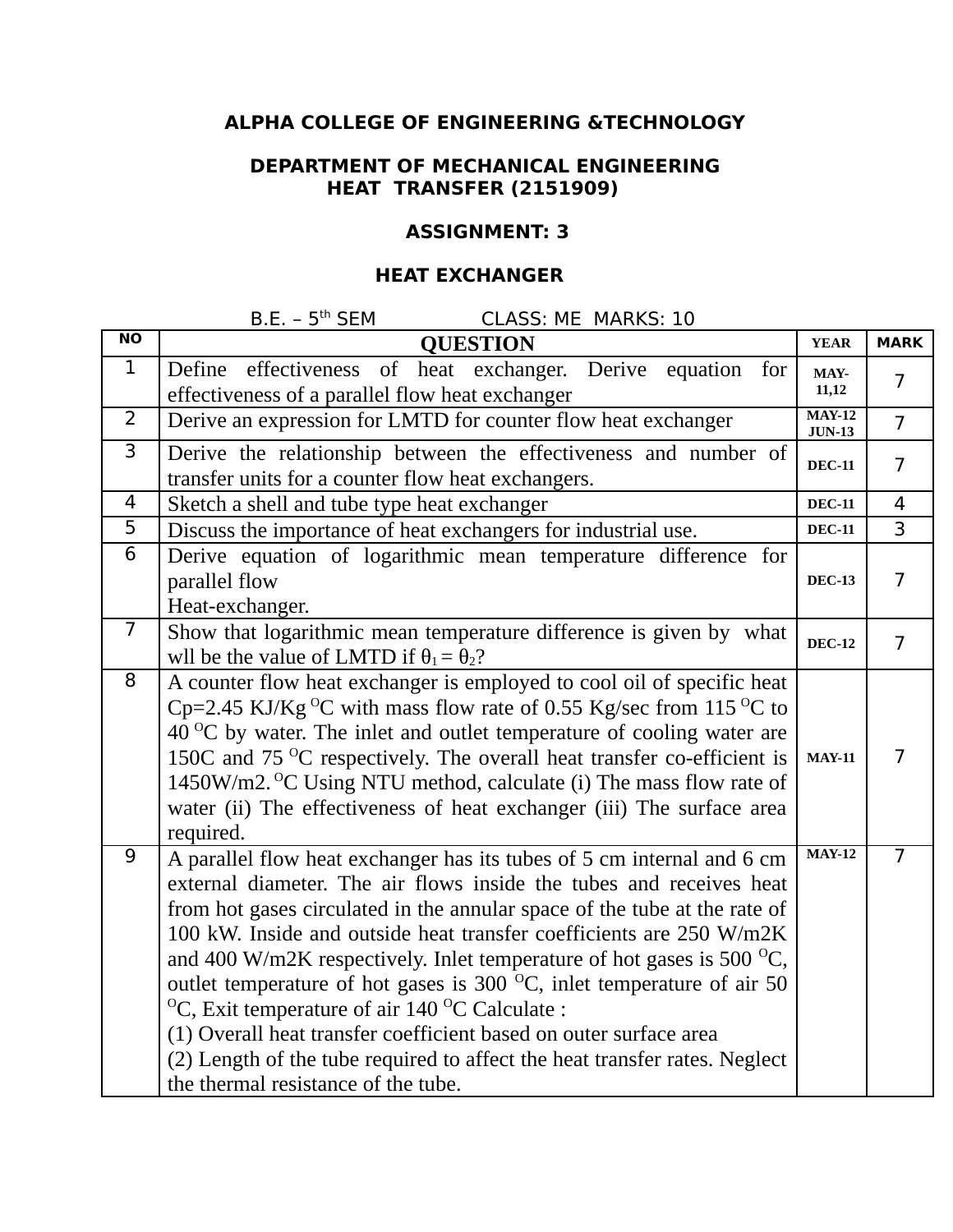|    | (3) If each tube is 3 m length find the number of tubes required.                                                                                                                                                                                                                                                                                                                                                                                                                                            |               |  |
|----|--------------------------------------------------------------------------------------------------------------------------------------------------------------------------------------------------------------------------------------------------------------------------------------------------------------------------------------------------------------------------------------------------------------------------------------------------------------------------------------------------------------|---------------|--|
| 10 | A chemical having a specific heat of 3.3 kJ/kg K flowing at the rate<br>20,000 kg/h enters a parallel flow heat exchanger at $120\,^{\circ}$ C. The flow<br>rate of cooling water is 50,000 kg/h with an inlet temperature of $20^{\circ}$ C.<br>The heat transfer area is 10 $m2$ and overall heat transfer coefficient is<br>1200 W/ $m^2$ <sup>o</sup> C. Taking specific heat of water as 4.186 kJ/kgK. Find:<br>(1) effectiveness of the heat exchanger (2) Outlet temperature of water<br>and chemical | $MAY-12$      |  |
| 11 | A heat exchanger is to be designed to condense 8 kg/sec of an organic<br>liquid (tsat=80·C,hfg=600 Kj/kg) with cooling water available at $15$ ·<br>$\rm ^{0}C$ and at a flow rate of 60kg/sec. The overall heat transfer coefficient<br>is 480 W/m2 $\mathrm{^{\circ}C}$ calculate: (a)the number of tube required . The tubes<br>are to be of 25 mm outer diameter, 2 mm thickness and 4.85 m length<br>(b) The number of tube passes. The velocity of the cooling water is not<br>to exceed 2m/sec.       | <b>DEC-11</b> |  |

FACULTY NAME: P.V. THE SERVE THAT THE RESERVE THAT HOD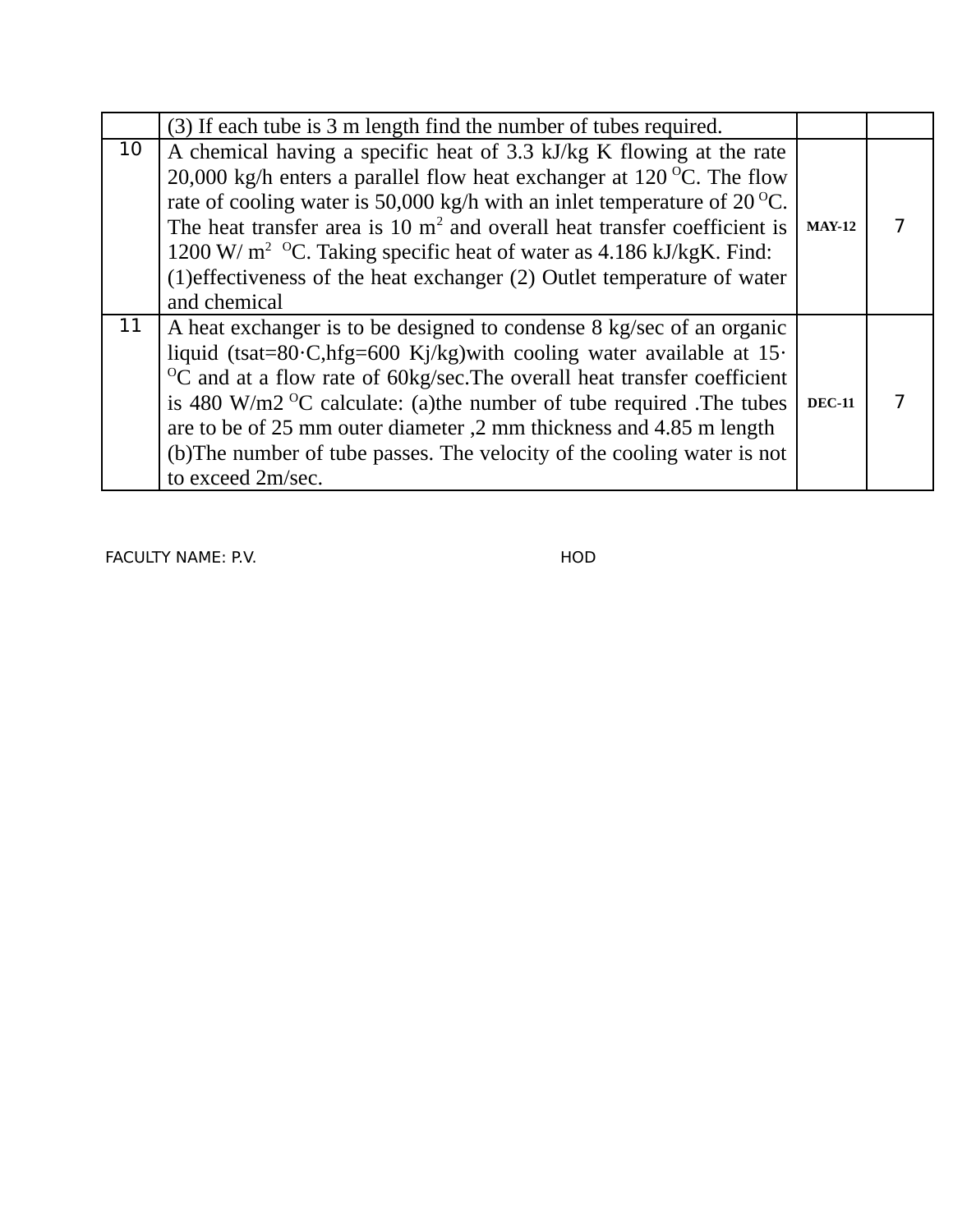### **DEPARTMENT OF MECHANICAL ENGINEERING HEAT TRANSFER (2151909)**

### **ASSIGNMENT: 4**

## **RADIATION**

| $\overline{NO}$ | <b>QUESTION</b>                                                                                                                                                                                                                                                                                                                         | <b>YEAR</b>                    | <b>MARK</b>    |
|-----------------|-----------------------------------------------------------------------------------------------------------------------------------------------------------------------------------------------------------------------------------------------------------------------------------------------------------------------------------------|--------------------------------|----------------|
| $\mathbf{1}$    | Define:<br>Emissivity , Radiosity, Monochromatic emissive power, Irradiation,<br>Absorptivity, Total emissive power, Solid angle.                                                                                                                                                                                                       | <b>MAY-11</b><br><b>JUN-13</b> | $\overline{7}$ |
| $\overline{2}$  | Derive the expression for radiant heat exchange between two finite<br>black surfaces by radiation.                                                                                                                                                                                                                                      | <b>MAY-12</b>                  | $\overline{7}$ |
| 3               | Explain the following terms<br>1. Radiation 2. Thermal resistance 3. Thermal diffusivity 4. Thermal<br>conductivity                                                                                                                                                                                                                     | <b>DEC-11</b><br>JUN-13        | 4              |
| 4               | Enumerate the factors on which the rate of emission of radiation by<br>body depends.                                                                                                                                                                                                                                                    | <b>DEC-11</b>                  | 3              |
| 5               | What is black body? How does it differ from gray body? Give<br>examples of each                                                                                                                                                                                                                                                         | <b>DEC-11</b>                  | 3              |
| 6               | Derive expression for Radiation Heat exchange between<br>two<br>concentric infinite long grey cylinder                                                                                                                                                                                                                                  | <b>DEC-13</b>                  | $\overline{7}$ |
| $\overline{7}$  | (i) Derive a general relation for the radiation shape factor in case of<br>radiation between two surfaces. (ii) Explain Wein's displacement law<br>of radiation.                                                                                                                                                                        | <b>DEC-12</b>                  | $\overline{7}$ |
| 8               | (i) Explain emissivity and absorptivity of a surface. Also differentiate<br>between black body and grey body. (ii) Explain Kirchoff's law of<br>radiation                                                                                                                                                                               | <b>DEC-12</b>                  | $\overline{7}$ |
| 9               | Define intensity of radiation and prove that the intensity of normal<br>radiation is $1/\pi$ times the total emissive power. Also explain Planck's<br>law radiation heat transfer.                                                                                                                                                      | <b>DEC-12</b>                  | $\overline{7}$ |
| 10              | Two large parallel plates with emissivity $(\epsilon)$ = 0.5 each, are maintained<br>at different temperatures and are exchanging heat only by radiation.<br>Two equally large radiation shields with surface emissivity 0.05 are<br>introduced in parallel to the plates. Find percentage reduction in net<br>radiative heat transfer. | <b>MAY-11</b>                  | $\overline{7}$ |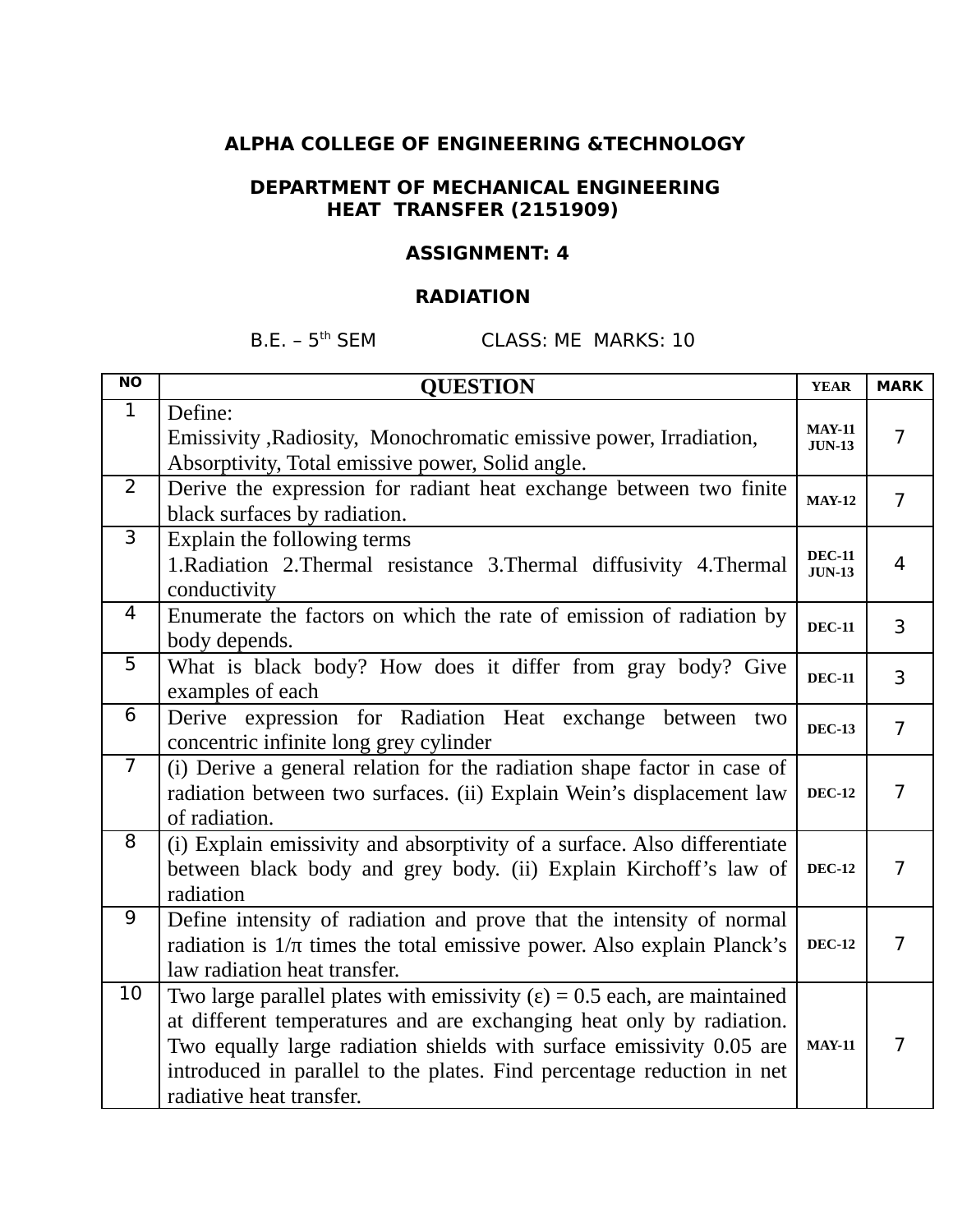

FACULTY NAME: P.V. THE SERIES OF THE SERIES OF THE HOD